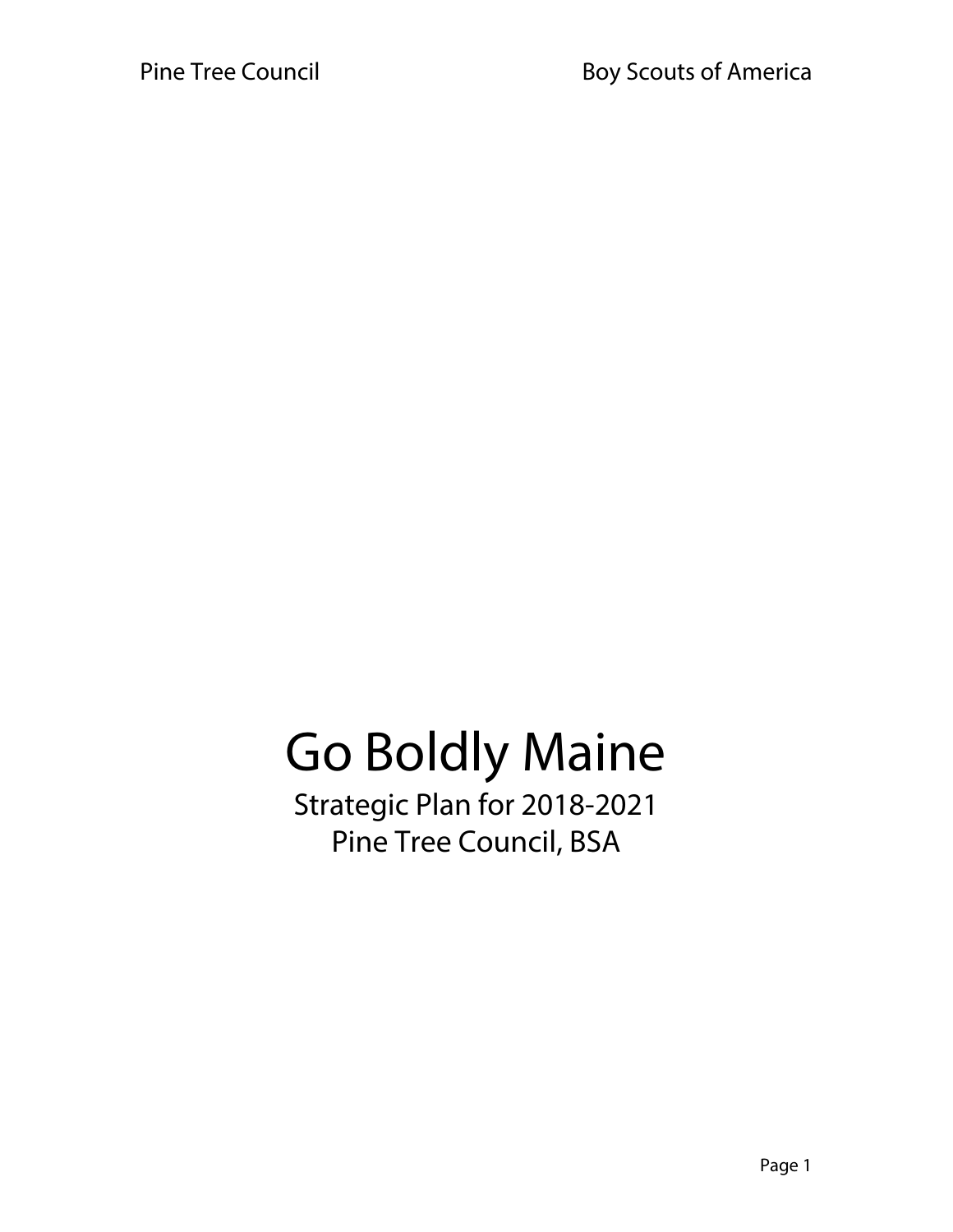# **Table of Contents**

| The Six Pillars: |  |
|------------------|--|
|                  |  |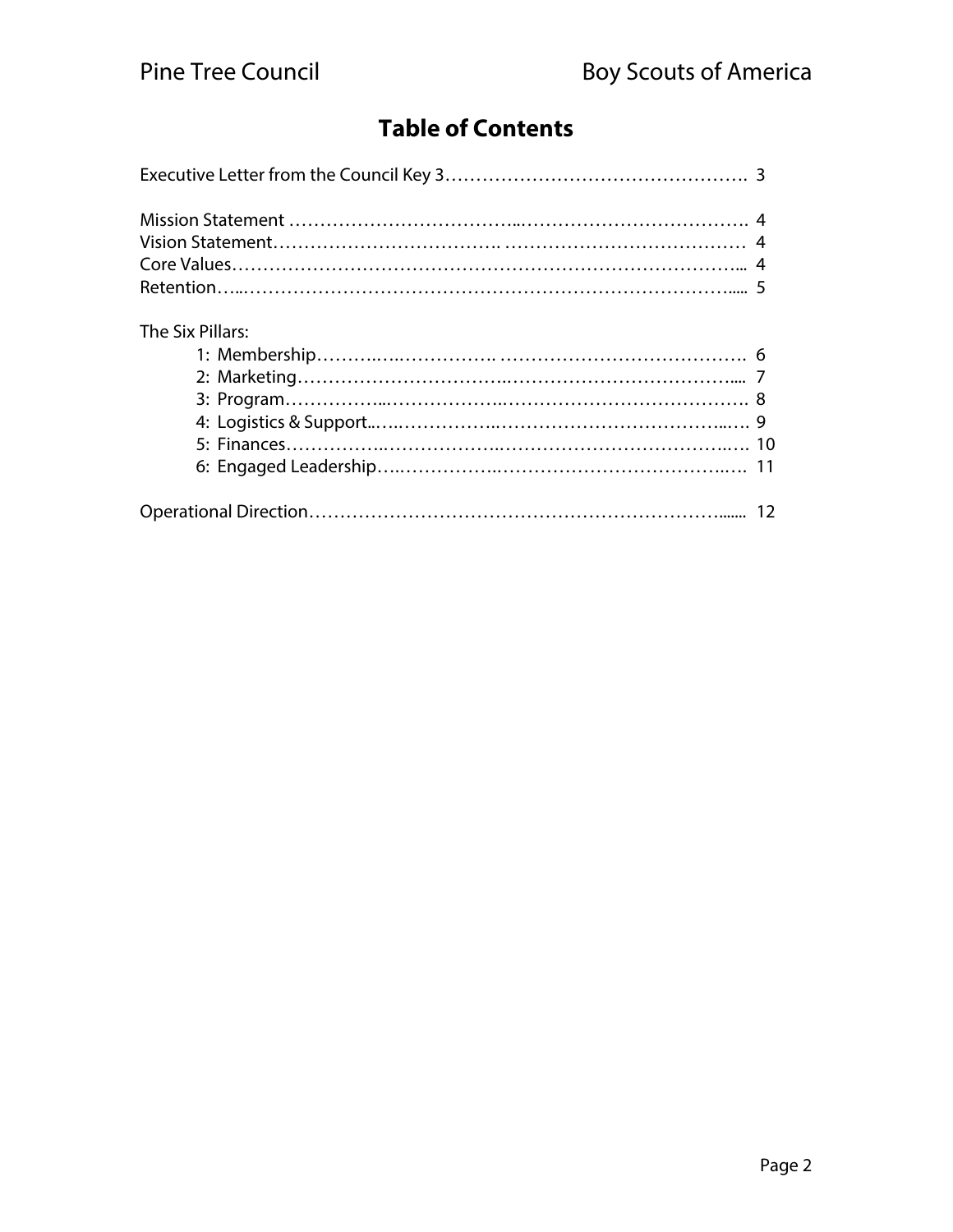### **Executive Letter from the Council Key 3**

We in the Pine Tree Council, Boy Scouts of America have the responsibility to provide all young people with the opportunity to join Scouting and to grow into strong leaders. This Strategic Plan will guide us through the next three years to position ourselves as the character leaders in youth development.

Our Strategic Planning process involved the widest-possible collection of Scouting stakeholders including our Executive Board and Officers, volunteer adult Scouters, professional staff, community members, and the youth we serve. After months of data collection, conversations, meetings, and debate, we highlight the major pillars of our focused efforts in leadership, operations, properties, resources, partnerships, financial stewardship, marketing, membership, and programs to ensure that our youth continue to receive the most positively impacting Scouting program available in Maine. By using the national game plan as a guideline, we are confident in the vision outlined that addresses the issues and builds a new, forward direction that takes full advantage of Maine. This plan identifies critical factors that will drive our success and vision for serving all young people and guide everyone to move in that same direction.

The Pine Tree Council, originally chartered as the Portland Council in 1919, will crest the 100-year plateau during this Strategic Plan. And while we intend to celebrate Scouting in Maine and the great accomplishments that have been achieve in the past, our goal is to build on that foundation with a bold and meaningful future that will lead to the next wave of youth development and fun adventures in the Pine Tree State.

We wish to express our deep and sincere appreciation to all who served on the Strategic Plan Team and a special thanks to all who helped develop our plan and will carry our vision forward.

Sincerely yours in Scouting,

Jeffrey Messer Eric Tarbox William Coffin

Council President Scout Executive Council Commissioner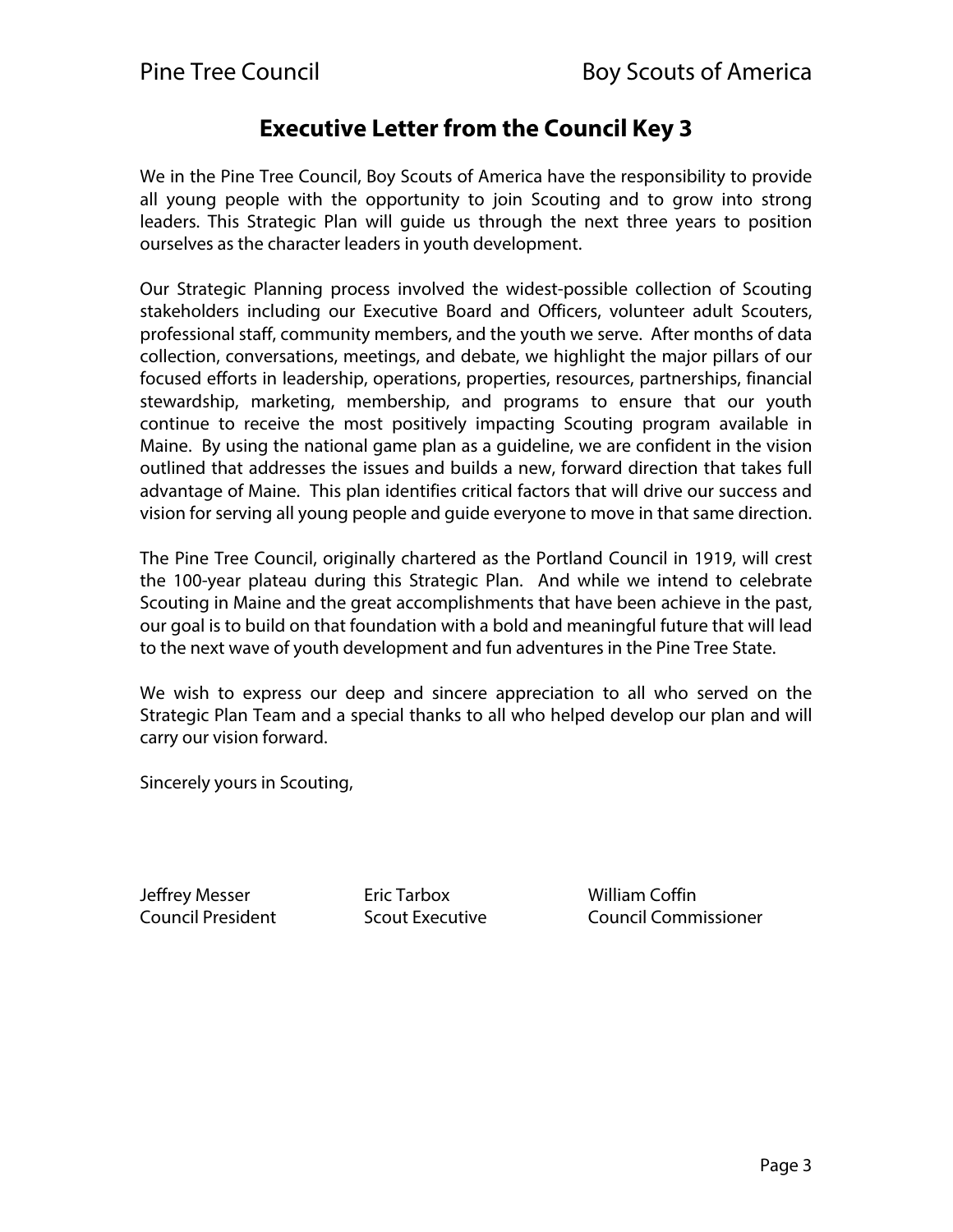#### **Mission Statement**

It is the mission of the Boy Scouts of America to prepare young people to make ethical and moral choices over their lifetimes by instilling in them the values of the Scout Oath and Scout Law.

#### **Vision Statement**

The Pine Tree Council, Boy Scouts of America, is a leading advocate for youth and the foremost provider of character development and value-based leadership training in our communities.

#### **Core Values**

The Scout Oath On my honor I will do my best To do my duty to God and my country and to obey the Scout Law; To help other people at all times; To keep myself physically strong, mentally awake, and morally straight.

The Scout Law A Scout is: Trustworthy, Loyal, Helpful, Friendly, Courteous, Kind, Obedient, Cheerful, Thrifty, Brave, Clean, and Reverent.

The Scout Slogan Do a Good Turn Daily

The Scout Motto Be Prepared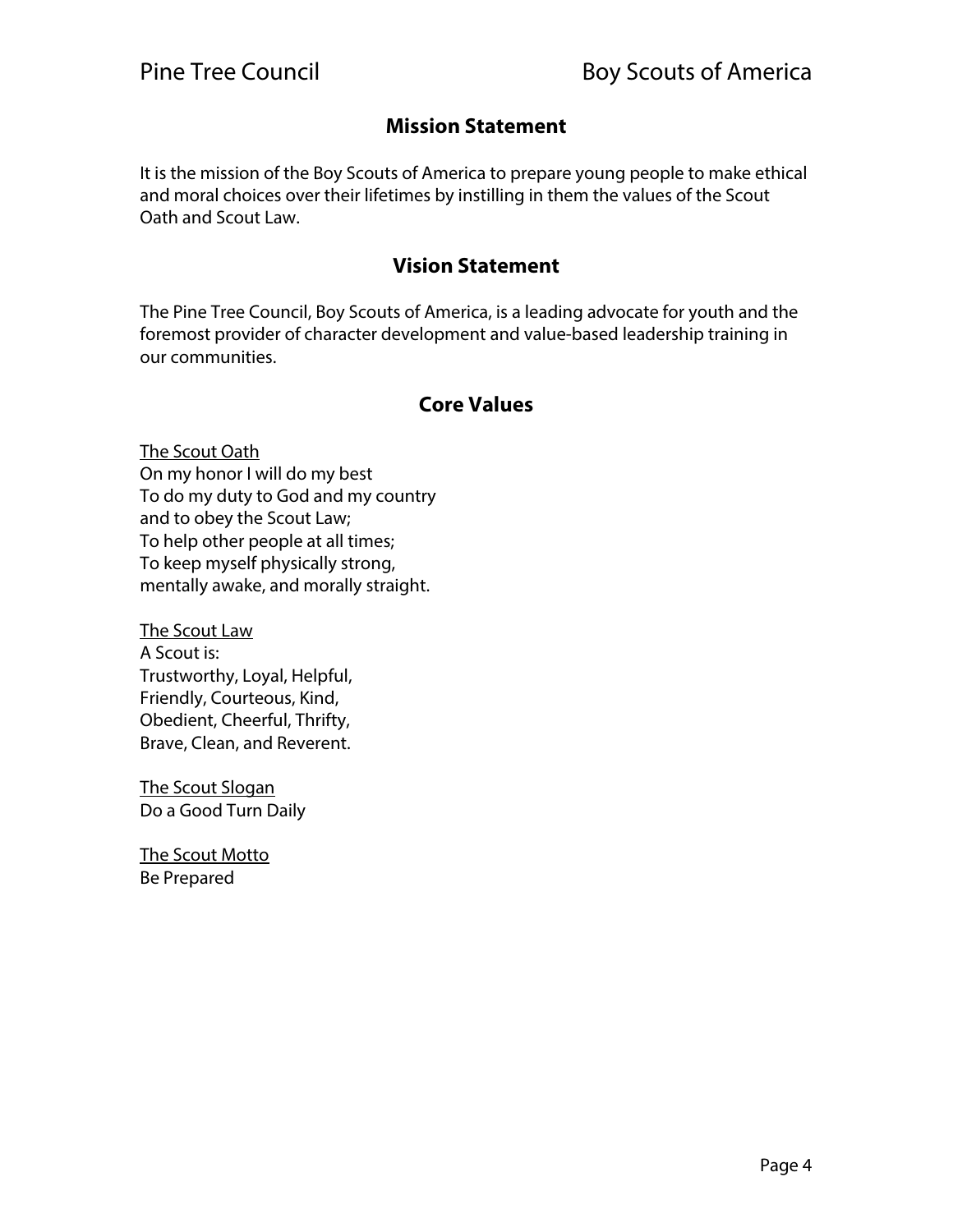#### **Retention**

Alan F. Lambert, Assistant Chief Scout Executive and former Central Region Director and Daniel Webster Council #330 Scout Executive to our west, reminded our Strategic Plan leadership team in May, 2018 of the following phrase, which is the backdrop in which we encourage all who are interested in the Scouting program in Maine to adopt and support:



# $R$  +  $E$  +  $T$  +  $E$  +  $N$  +  $T$  +  $I$  +  $O$  +  $N$

A well-planned program, delivered by a trained leader, with a strong outdoor program, supported by a good commissioner, attracts and retains youth!

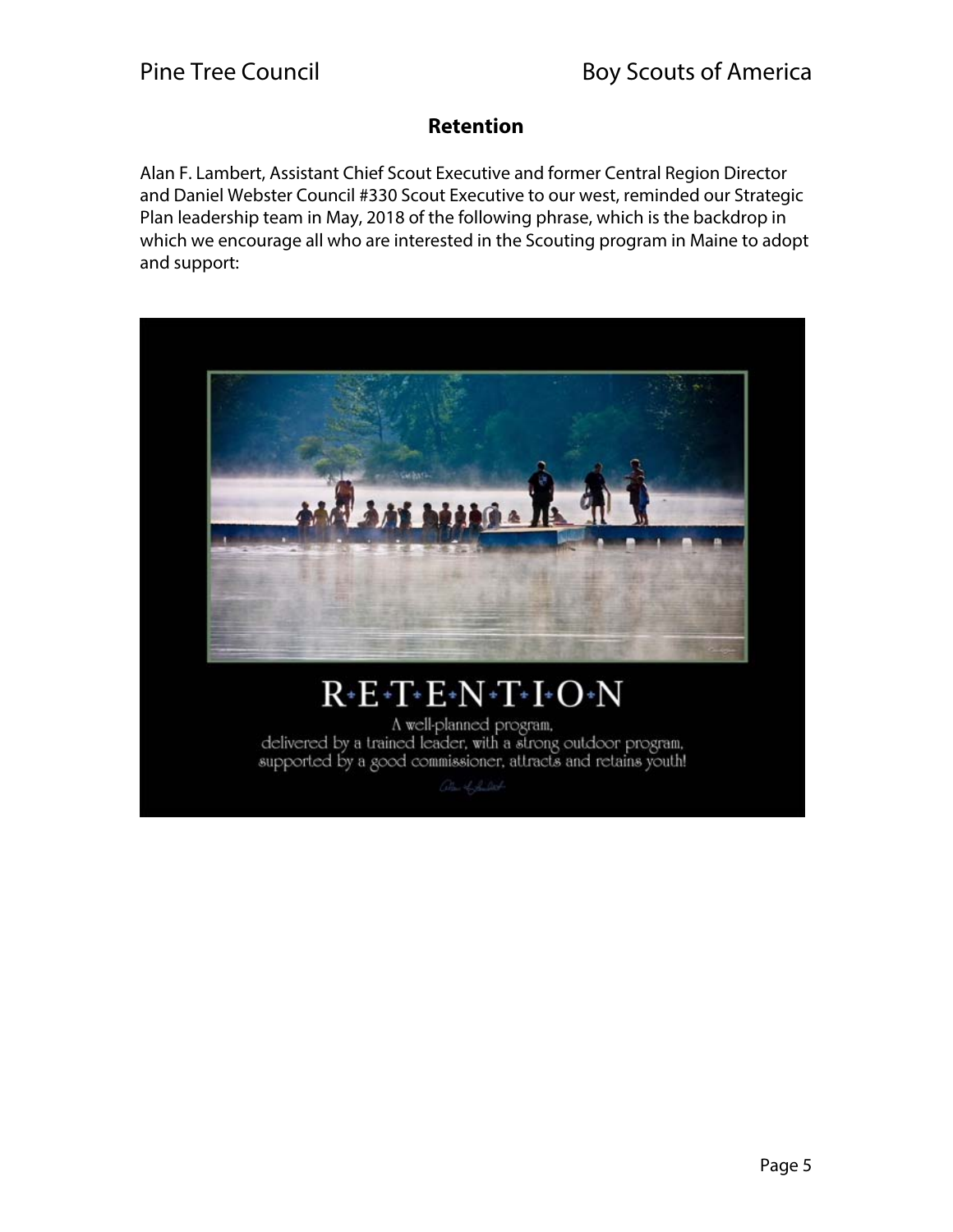#### **Strategic Plan** Pillar 1: Membership

We will grow Scouting membership in Maine with a particular focus on Family Scouting.

- Create a New Unit Focus to ensure every town, culture, and neighborhood has the full family of Scouting units (Pack, Troop, Crew, Ship, Post)
- Achieve 15% female membership by 2019, 25% by 2020, 35% by 2021
- Achieve 10% overall market density by 2021
- Strengthen support for and relationships with schools
- Reach out to Chartered Partners and Community Members
- Build a membership team to specialize in creating new units
- $\bullet$  JTE Points #4, #5, #6, #7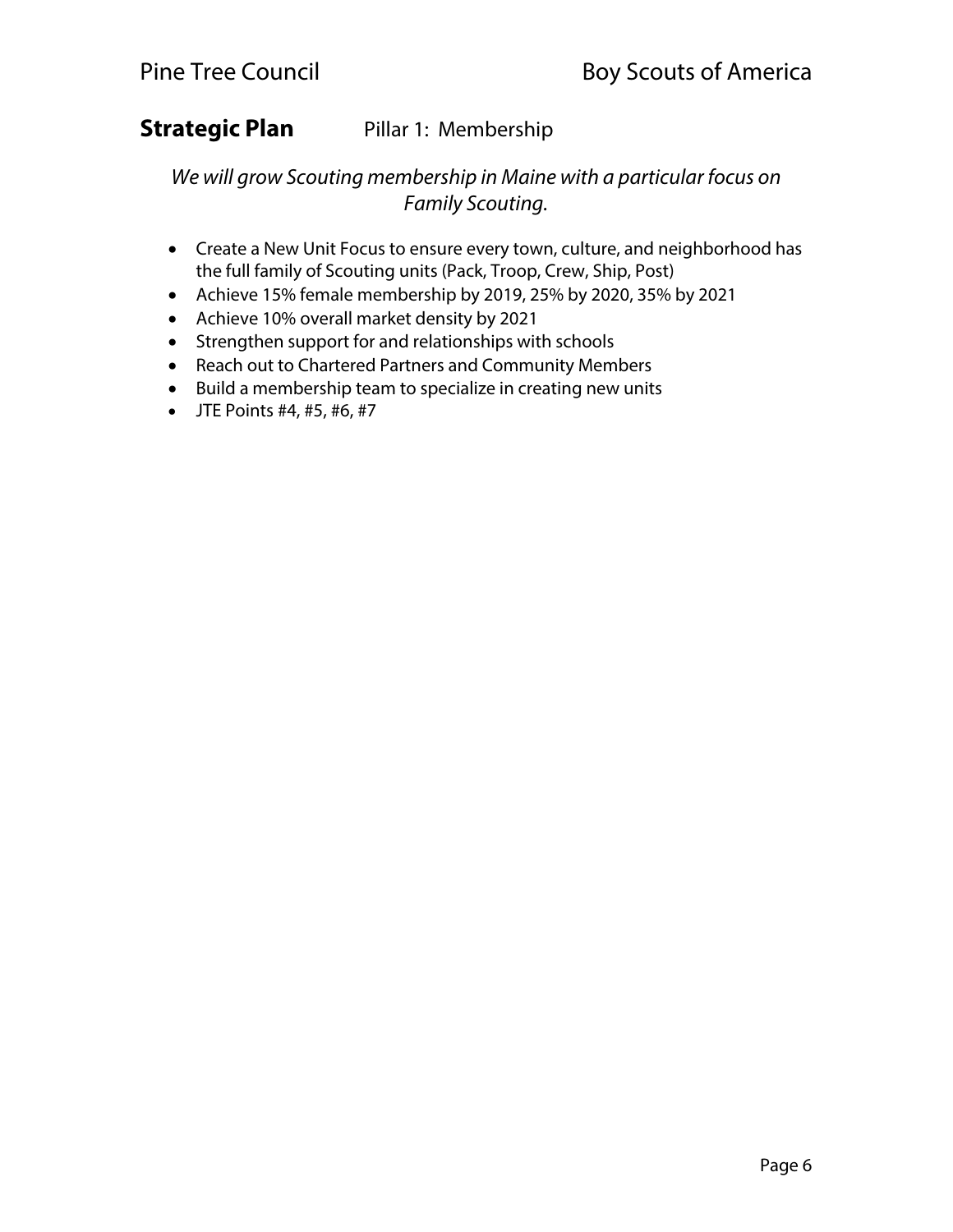### **Strategic Plan** Pillar 2: Marketing

We will highlight Scouting in Maine that is appealing to youth and parents.

- Create a recurring 'out-of-state' marketing plan attracting four season visits to camps
- Present Scouting as the premiere youth and family program
- Welcome boys and girls to Cub Scouting in 2018
- Welcome Lion Cubs to Cub Scouting in 2018
- Welcome girls to Scouting in 2019
- Focus on family recruiting
- Improve communications with volunteers and parents
- Reintroduce Scouting to the Maine community
- $\bullet$  JTE Points #4, #12, #14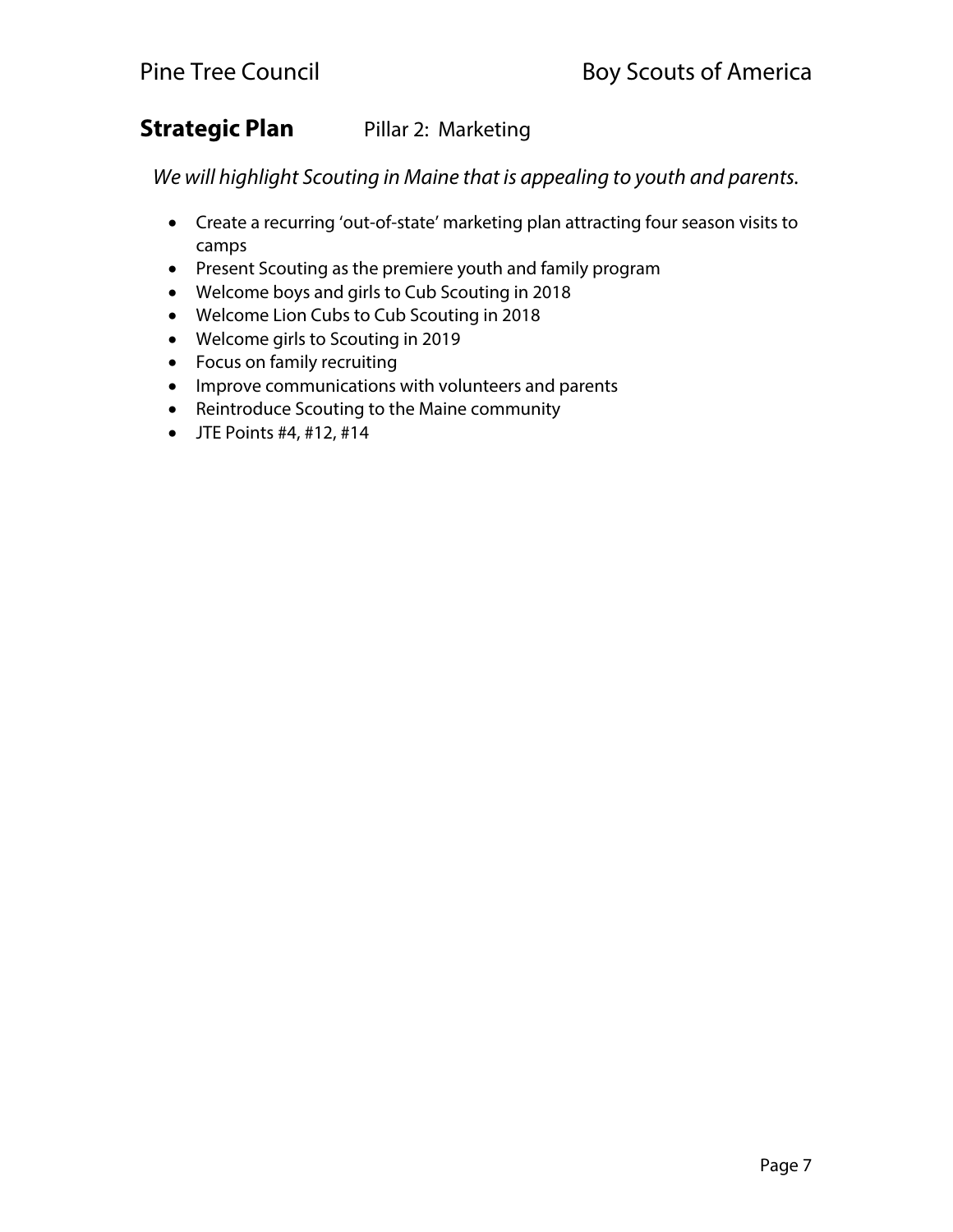# **Strategic Plan** Pillar 3: Program

We will develop good, coherent, well-planned program at all levels—unit, district, council, national.

- Support all units with program ideas and materials to deliver personal Scouting at the smallest possible division (Den, Patrol, Crew, Ship, Post)
- Communicate the possible programs at all levels available to every youth in all programs
- Deliver district-level programs that augment unit activities
- Deliver council-level programs that augment unit activities
- Coordinate national-level programs to minimize costs and maximize participation
- Involve youth in the development of programs
- Increase trained leader percentages at all levels unit, district, council
- JTE Points #8, #9, #10, #11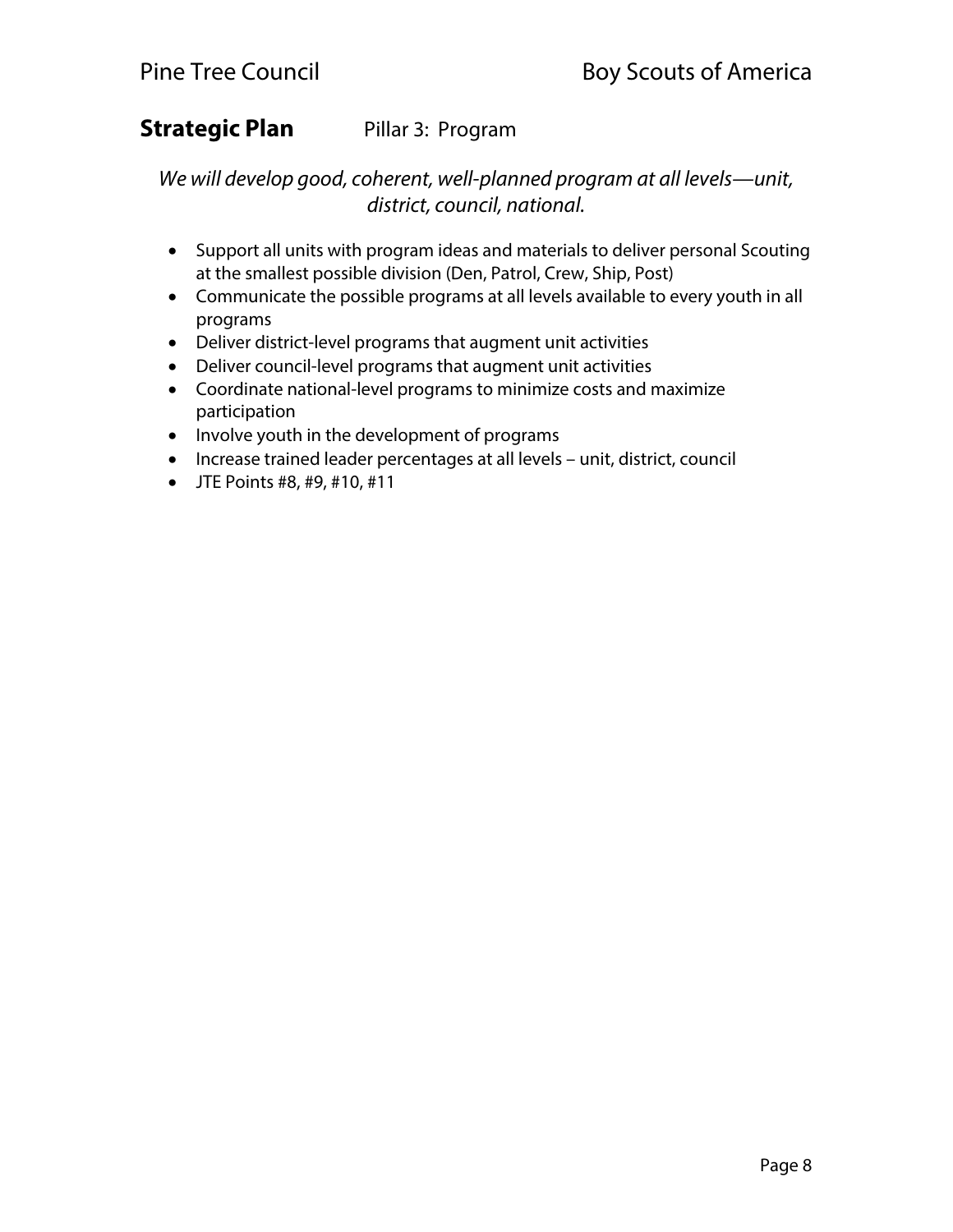#### **Strategic Plan** Pillar 4: Logistics & Resources

We will focus on delivering Scouting with enhanced resources.

- Set the program calendar in advance, communicate, and stick to it
- Create strategic property usage plan catering to families (both ages and genders)
- Create online service platform for access to and usage of council assets (equipment, property, etc.)
- Ensure that every youth and adult receives the training necessary to excel in Scouting
- Offer guides (human and materials) to answer questions and support families in the Scouting program
- Record the JTE status of every unit in the council annually to deliver the best resources to grow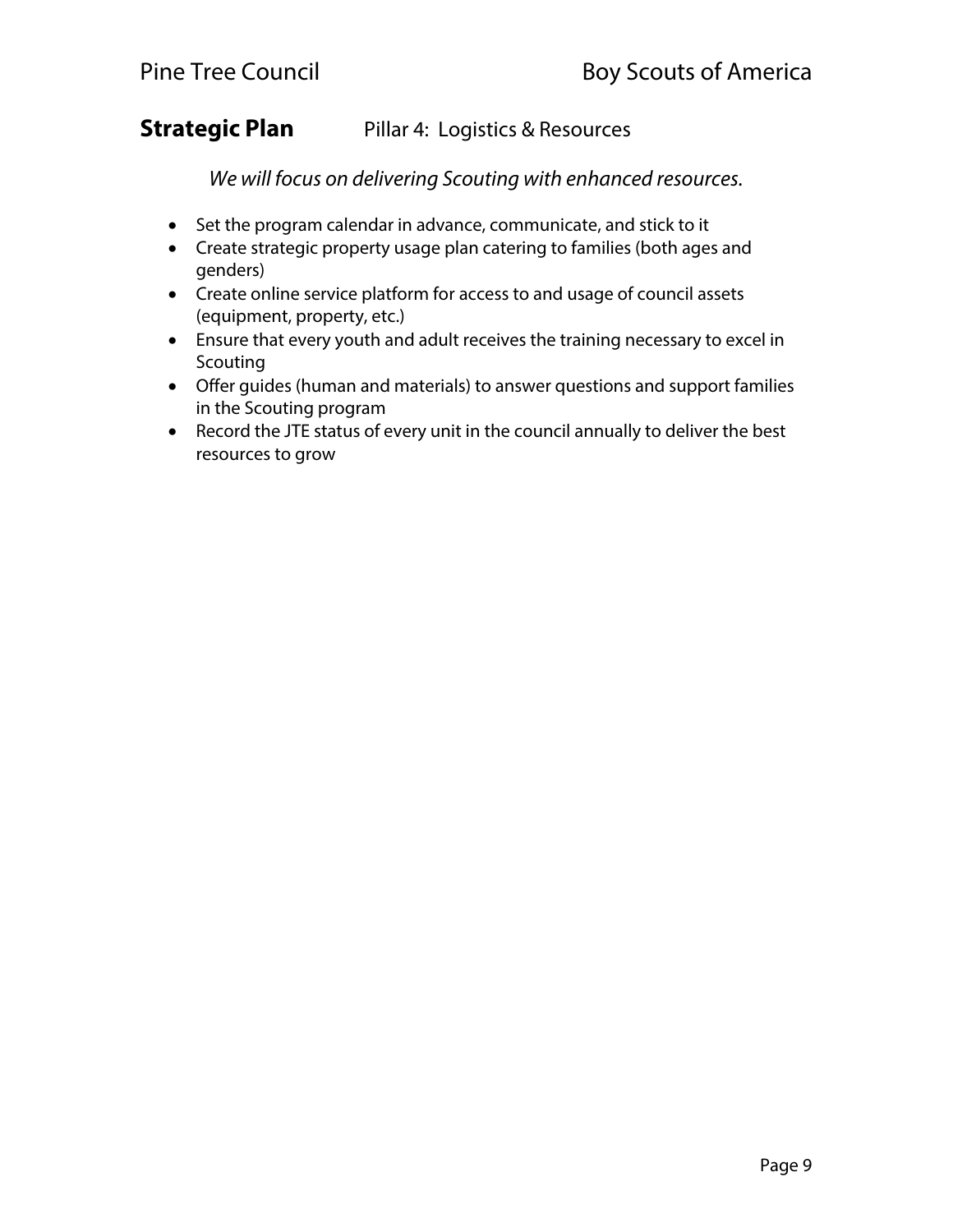# **Strategic Plan** Pillar 5: Finance

We will focus our fundraising to large strategic programs and better communicate the need for Scouting.

- Building the council endowment to provide \$50,000 per year annual income for the upkeep of our camping properties
- Implement a donor relations and retention program
- Build the NESA Chapter to be a source for human and capital resources
- Build the Scouting Alumni Network to be a source for human and capital resources
- Pursue alternative funding sources for Scouting
- Improve the percentage of Scouting families that support Scouting
- Ensure that every endeavor of the council is planned to develop a positive net financial outcome
- $\bullet$  JTE Points #1, #2, #3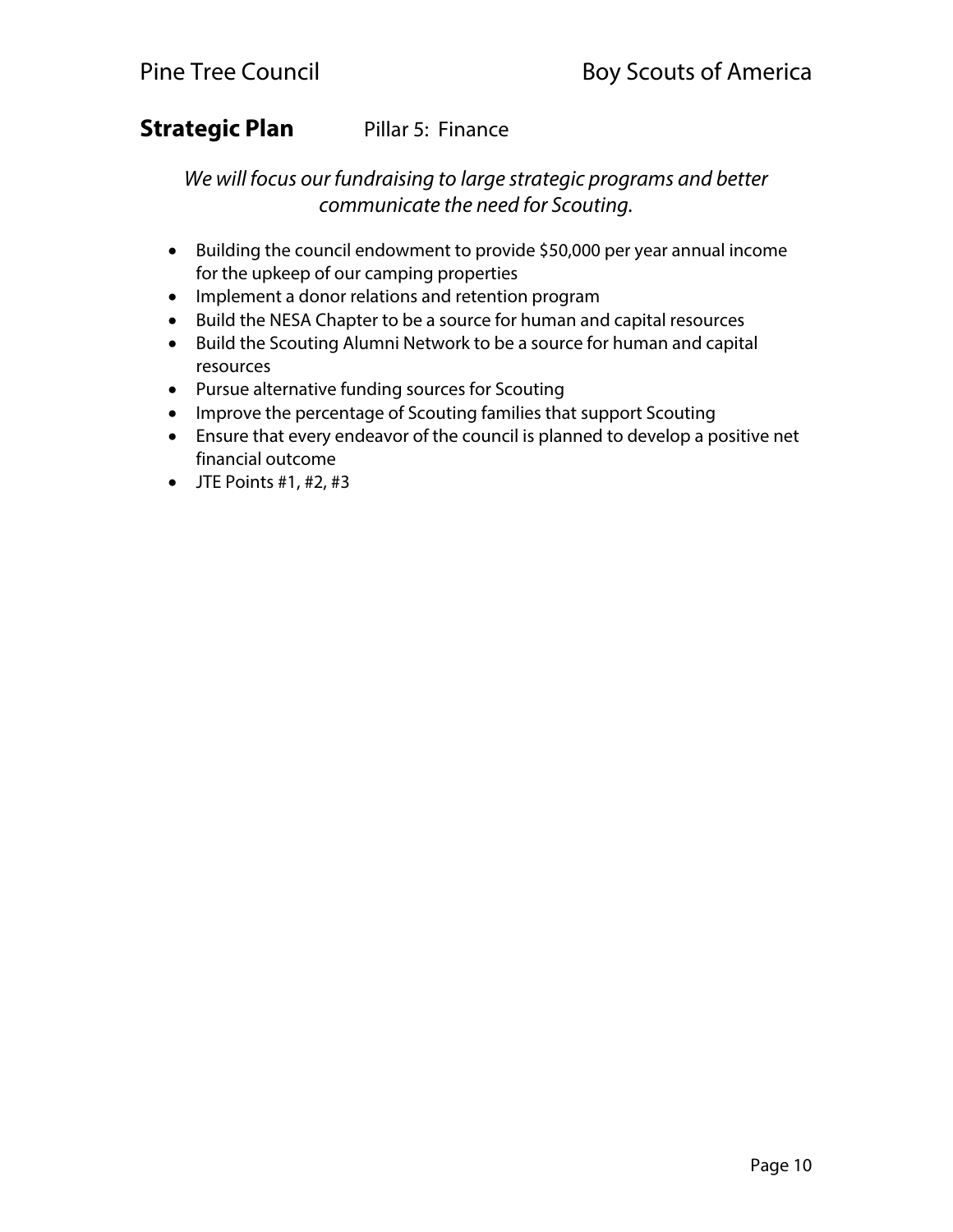# **Strategic Plan** Pillar 6: Engaged Leadership

We will build our volunteer leadership by stating the need, making the ask, and explaining the results.

- Develop and implement Ideal Year of Scouting unit support and planning system
- Diversify our Executive Board
- Build the Commissioner Service such that there is one Commissioner active per unit
- Introduce new ways to recruit, train, retain, and honor volunteers
- JTE Points #13, #15, #16, #17, #18